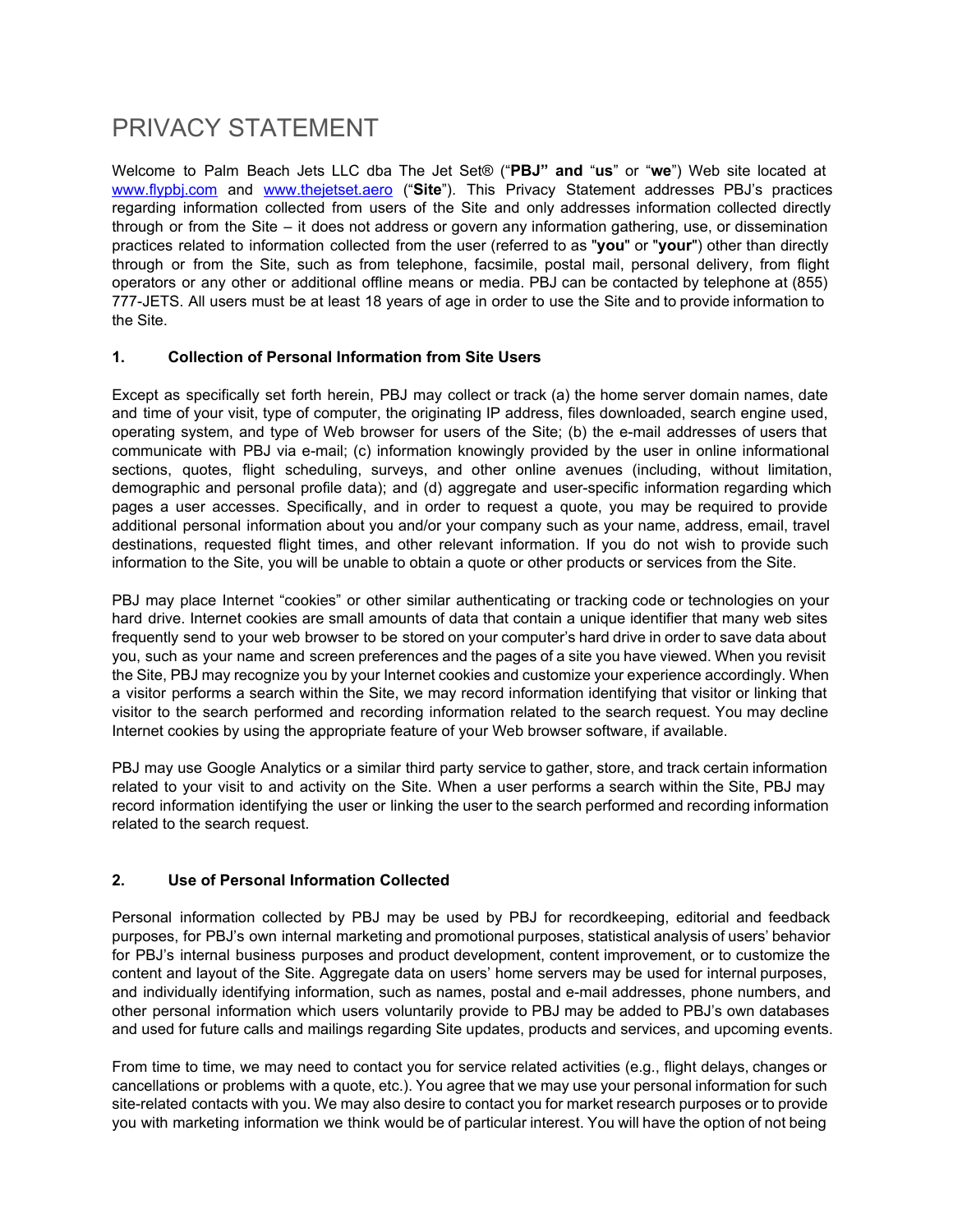contacted by PBJ and opting-out of such contacts by setting the appropriate option in your profile.

### **3. Disclosure of Personal Information to Third Parties**

Personal information provided through the Site will not be sold, rented or leased by PBJ to any unrelated third parties. Personal information will only be used in the operation of the Site and to perform the services requested, which shall include disclosure of such information to flight operators in order to provide you with a requested quote and services. As such, personal information provided through the Site may be used and disclosed to other affiliated entities and/or business partners in the operation of the Site, in order to provide the products or services requested, including in providing flight quotes and obtaining the services of flight providers, and for marketing and promotional purposes.

Identifiable and non-identifiable user information and data may be disclosed or distributed to another party with which PBJ enters or reasonably may enter into a corporate transaction, such as, for example, a merger, consolidation, acquisition, or asset purchase, or to a third party pursuant to a subpoena, court order, or other form of legal process, in response to a request by or on behalf of any local, state, federal, or other government agency, department, or body, whether or not pursuant to a subpoena, court order, or other form of legal process, or if determined by PBJ in its sole judgment that such disclosure or distribution is appropriate to protect the life, health, or property of PBJ or any other person or entity.

While PBJ may undertake efforts to see that any third party to which PBJ shares, rents, sells, or otherwise discloses personal information is under a contractual obligation to use the personal information solely for the purposes for which the information was disclosed, such third parties (including flight operators) are independent third parties over which PBJ exercises no control. PBJ is not responsible for, and will not be liable for, the conduct, actions, omissions, or information handling or dissemination practices of third parties.

#### **4. Security Measures and Communicating with Palm Beach Jets**

PBJ has implemented physical, electronic and procedural security features that are designed to prevent the unauthorized release of or access to personal information. Despite PBJ's efforts to protect your personal information, the confidentiality of any communication or material transmitted to or from PBJ via this Site or via e-mail cannot be and is not guaranteed. You acknowledge that the technical processing and transmission of the Site content may be transferred unencrypted and involve (a) transmissions over various networks and (b) changes to conform and adapt to technical requirements of connecting networks or devices. Accordingly, PBJ is not responsible for the security of information transmitted via the Internet. Instead of communicating with PBJ via e-mail or the Internet, users can contact PBJ by regular mail at P.O. Box 135, Estell Manor, New Jersey 08319 or by phone at (855) 777-JETS.

#### **5. Links to Other Sites**

The Site may also contain links to other sites or advertisements for or placed by third parties and others that enable you to purchase products and services, including flight operators. If you access a third party site from a link on this Site, any information you disclose on that site is not subject to this Privacy Statement. It is possible that these links may be used by third parties to collect personal or other information about you. PBJ is not responsible for the privacy practices of such Web sites, advertisers, or third parties or the content of such sites and it is your sole obligation to review and understand the privacy practices and policies of these other web sites. PBJ does not control these third parties' use of cookies, collection of information, or how they manage such information. It is solely your obligation to review and understand the privacy practices and policies of these other Web sites, advertisers and any third parties.

#### **6. Access to and Ability to Correct Personal Information; Opt-Out Right**